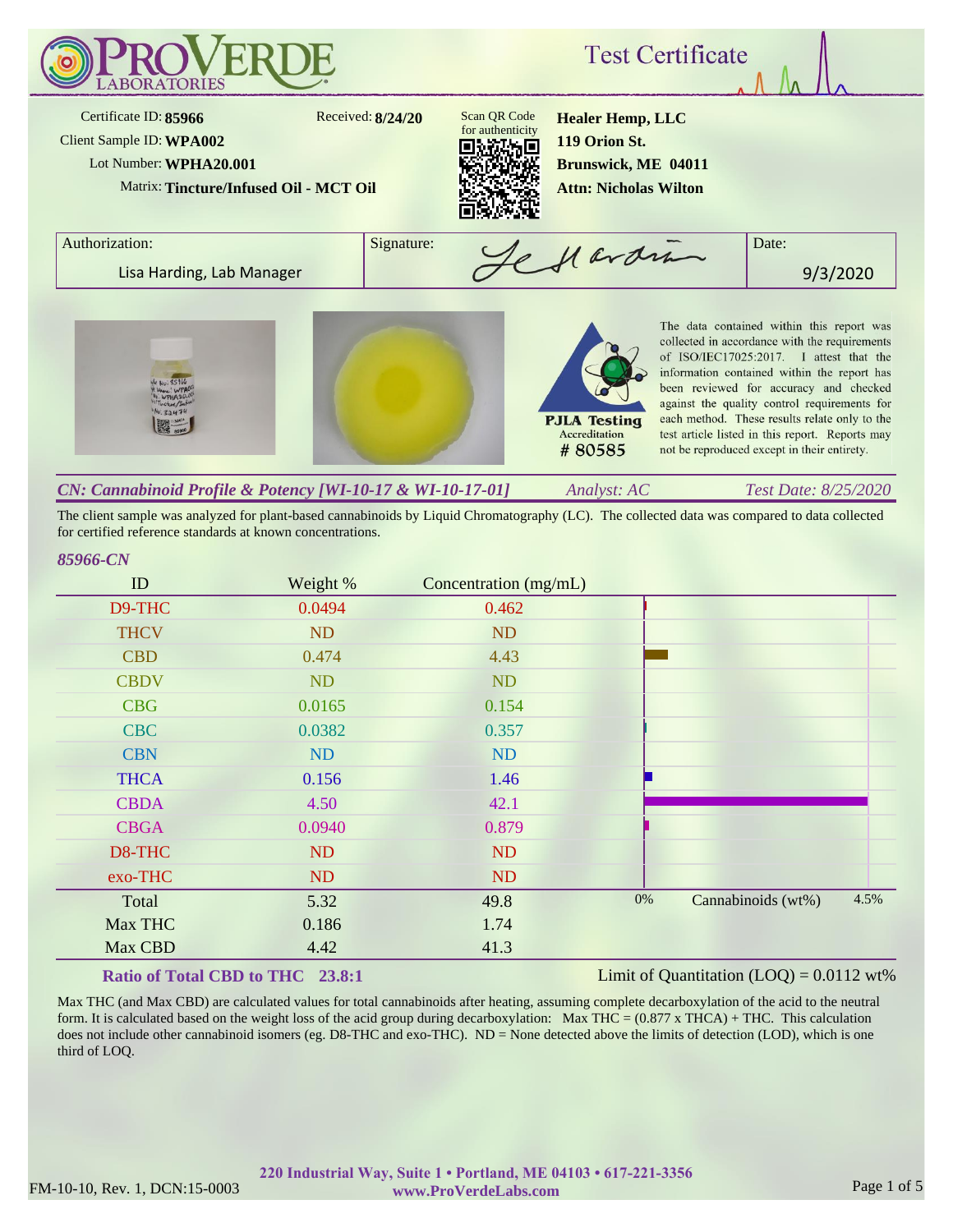| <b>HM: Heavy Metal Analysis [WI-10-13]</b> | <i>Analyst: CJS</i> | <b>Test Date: 9/2/2020</b> |
|--------------------------------------------|---------------------|----------------------------|
|--------------------------------------------|---------------------|----------------------------|

This test method was performed in accordance with the requirements of ISO/IEC 17025. These results relate only to the test article listed in this report. Reports may not be reproduced except in their entirety.

| 85966-HM |         |                                     |      |     | Use Limits <sup>2</sup> ( $\mu$ g/kg) |               |
|----------|---------|-------------------------------------|------|-----|---------------------------------------|---------------|
| Symbol   | Metal   | Conc. $\frac{1}{\mu}$ ( $\mu$ g/kg) | RL   | All | Ingestion                             | <b>Status</b> |
| As       | Arsenic | ND                                  | 50.0 | 200 | 1,500                                 | <b>PASS</b>   |
| Cd       | Cadmium | ND                                  | 50.0 | 200 | 500                                   | <b>PASS</b>   |
| Hg       | Mercury | ND                                  | 50.0 | 100 | 1,500                                 | <b>PASS</b>   |
| Pb       | Lead    | ND                                  | 50.0 | 500 | 1,000                                 | <b>PASS</b>   |

1) ND = None detected to Lowest Limits of Detection (LLD)

2) MA Dept. of Public Health: Protocol for MMJ and MIPS, Exhibit 4(a) for all products.

3) USP exposure limits based on daily oral dosing of 1g of concentrate for a 110 lb person.

| <b>MB1: Microbiological Contaminants [WI-10-09]</b> | Analyst: MM | Test Date: 8/26/2020 |
|-----------------------------------------------------|-------------|----------------------|
|-----------------------------------------------------|-------------|----------------------|

This test method was performed in accordance with the requirements of ISO/IEC 17025. These results relate only to the test article listed in this report. Reports may not be reproduced except in their entirety.

#### *85966-MB1*

| Symbol | Analysis                                       | <b>Results</b> | Units | Limit           | <b>Status</b> |
|--------|------------------------------------------------|----------------|-------|-----------------|---------------|
| AC     | <b>Total Aerobic Bacterial Count</b>           | <100           | CFU/g | $100,000$ CFU/g | <b>PASS</b>   |
| CC     | <b>Total Coliform Bacterial Count</b>          | ${<}100$       | CFU/g | $1,000$ CFU/g   | <b>PASS</b>   |
| EB     | <b>Total Bile Tolerant Gram Negative Count</b> | <100           | CFU/g | $1,000$ CFU/g   | <b>PASS</b>   |
| YM     | Total Yeast & Mold                             | <100           | CFU/g | $10,000$ CFU/g  | <b>PASS</b>   |

Recommended limits established by the American Herbal Pharmacopoeia (AHP) monograph for Cannabis Inflorescence [2013], for consumable botanical products, including processed and unprocessed cannabis materials, and solvent-based extracts. Note: All recorded Microbiological tests are within the established limits.

| <b>MB2: Pathogenic Bacterial Contaminants [WI-10-10]</b> | Analyst: MM | Test Date: 8/27/2020 |
|----------------------------------------------------------|-------------|----------------------|
|----------------------------------------------------------|-------------|----------------------|

This test method was performed in accordance with the requirements of ISO/IEC 17025. These results relate only to the test article listed in this report. Reports may not be reproduced except in their entirety.

#### *85966-MB2*

| <b>Test ID</b> | <b>Analysis</b>  | <b>Results</b>  | Jnits | $Limits*$    | Status      |
|----------------|------------------|-----------------|-------|--------------|-------------|
| 85966-ECPT     | E. coli $(0157)$ | <b>Negative</b> | NA    | Non Detected | <b>PASS</b> |
| 85966-SPT      | Salmonella       | <b>Negative</b> | NA    | Non Detected | <b>PASS</b> |

Note: All recorded pathogenic bacteria tests passed.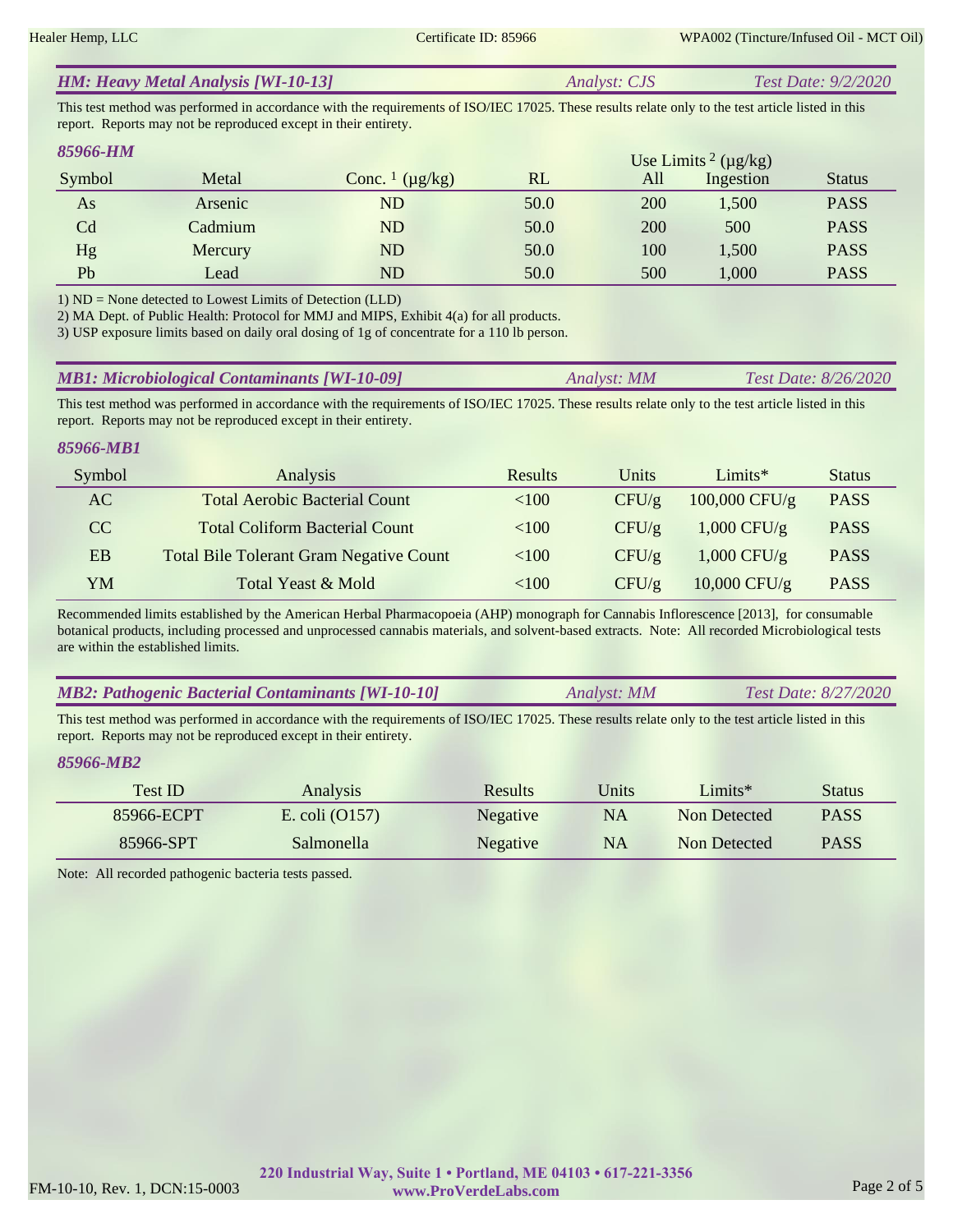*Analyst: LCH Test Date: 9/1/2020*

| <b>MY: Mycotoxin Testing [WI-10-05]</b> | <i><b>Analyst: AEG</b></i> | Test Date: 9/2/2020 |
|-----------------------------------------|----------------------------|---------------------|
|-----------------------------------------|----------------------------|---------------------|

This test method was performed in accordance with the requirements of ISO/IEC 17025. These results relate only to the test article listed in this report. Reports may not be reproduced except in their entirety.

#### *85966-MY*

| <b>Test ID</b>          | Date     | <b>Results</b> | <b>MDL</b> | Limits                           | Status*     |
|-------------------------|----------|----------------|------------|----------------------------------|-------------|
| Total Aflatoxin         | 9/2/2020 | $<$ MDL        | 2 ppb      | $<$ 20 ppb                       | <b>PASS</b> |
| <b>Total Ochratoxin</b> | 9/2/2020 | $<$ MDL        | 3 ppb      | $\langle 20 \text{ ppb} \rangle$ | <b>PASS</b> |

### *PST: Pesticide Analysis [WI-10-11]*

The client sample was anlayzed for pesticides using Liquid Chromatography with Mass Spectrometric detection (LC/MS/MS). The method used for sample prep was based on the European method for pesticide analysis (EN 15662).

#### *85966-PST*

| Analyte            | CAS           | Result         | Units | <b>LLD</b> | Limits (ppb) | <b>Status</b> |
|--------------------|---------------|----------------|-------|------------|--------------|---------------|
| Abamectin          | 71751-41-2    | <b>ND</b>      | ppb   | 0.20       | 300          | <b>PASS</b>   |
| Spinosad           | 168316-95-8   | ND             | ppb   | 0.10       | 3000         | <b>PASS</b>   |
| Pyrethrin          | 8003-34-7     | ND             | ppb   | 0.10       | 1000         | <b>PASS</b>   |
| Trifloxystrobin    | 141517-21-7   | ND             | ppb   | 0.10       | 30000        | <b>PASS</b>   |
| Spirotetramat      | 203313-25-1   | ND             | ppb   | 0.10       | 13000        | <b>PASS</b>   |
| Spiromesifen       | 283594-90-1   | ND             | ppb   | 0.10       | 12000        | <b>PASS</b>   |
| Piperonyl butoxide | $51-03-6$     | ND             | ppb   | 0.10       | 8000         | <b>PASS</b>   |
| Paclobutrazol      | 76738-62-0    | ND             | ppb   | 0.10       | 10           | <b>PASS</b>   |
| Myclobutanil       | 88671-89-0    | ND             | ppb   | 0.10       | 9000         | <b>PASS</b>   |
| Imidacloprid       | 138261-41-3   | ND             | ppb   | 0.10       | 3000         | <b>PASS</b>   |
| Imazalil           | 35554-44-0    | <b>ND</b>      | ppb   | 0.10       | 10           | <b>PASS</b>   |
| Fenoxycarb         | 72490-01-8    | <b>ND</b>      | ppb   | 0.10       | 10           | <b>PASS</b>   |
| Etoxazole          | 153233-91-1   | <b>ND</b>      | ppb   | 0.10       | 1500         | <b>PASS</b>   |
| <b>Dichlorvos</b>  | $62 - 73 - 7$ | <b>ND</b>      | ppb   | 3.00       | 10           | <b>PASS</b>   |
| Cyfluthrin         | 68359-37-5    | <b>ND</b>      | ppb   | 0.50       | 1000         | <b>PASS</b>   |
| <b>Bifenthrin</b>  | 82657-04-3    | N <sub>D</sub> | ppb   | 0.20       | 500          | <b>PASS</b>   |
| <b>Bifenazate</b>  | 149877-41-8   | ND             | ppb   | 0.10       | 5000         | <b>PASS</b>   |
| Azoxystrobin       | 131860-33-8   | ND             | ppb   | 0.10       | 40000        | <b>PASS</b>   |

\* Testing limits for ingestion established by the State of California: CCR, Title 16, Division 42, Chapter 5, Section 5313. ND indicates "none detected" above the lower limit of detection (LLD). Analytes marked with (\*) indicate analytes for which no recovery was observed for a prespiked matrix sample.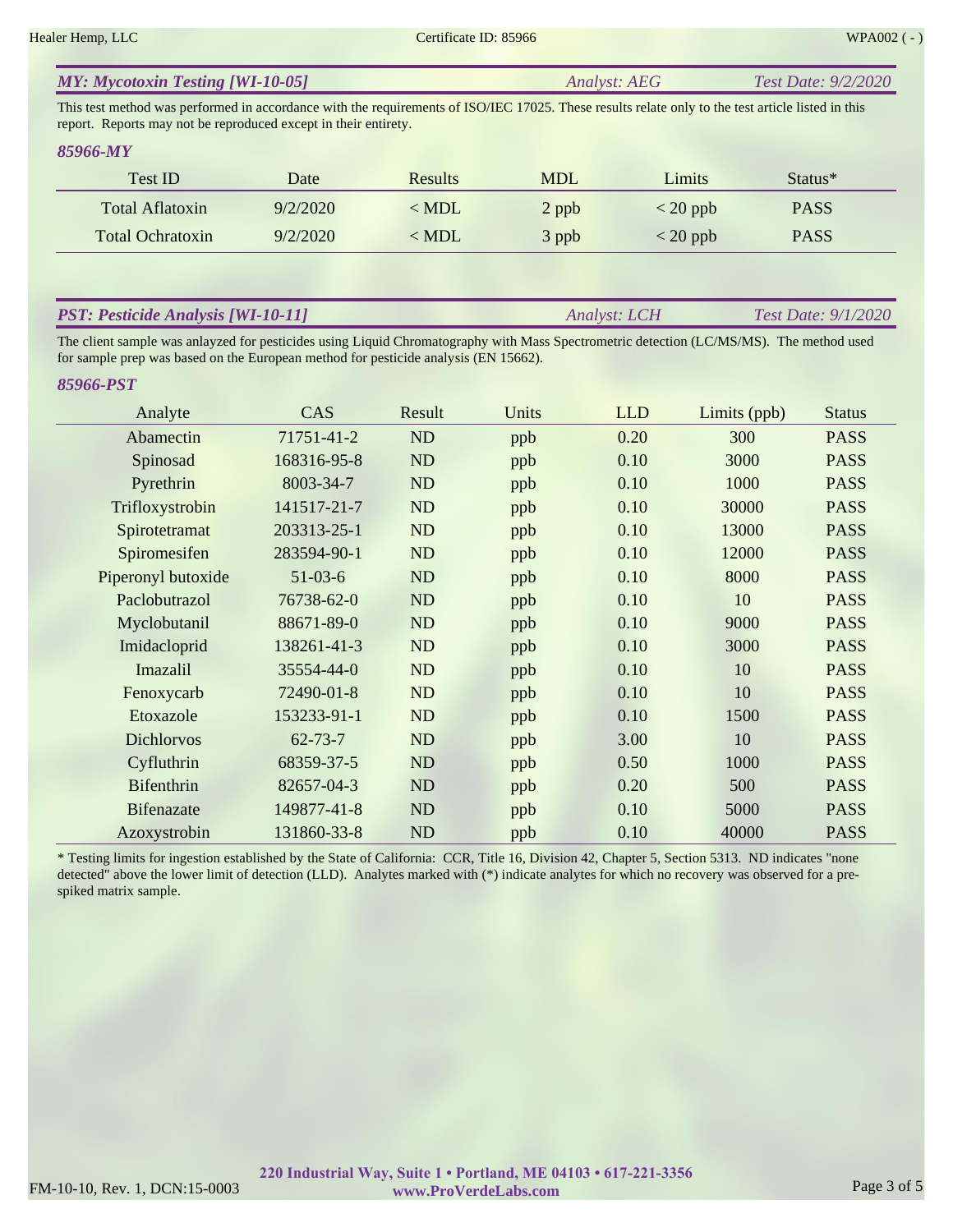#### *Analyst: CA Test Date: 9/1/2020 TP: Terpenes Profile [WI-10-27]*

Client sample analysis was performed using full evaporative technique (FET) headspace sample delivery and gas chromatographic (GC) compound separation. A combination of flame ionization detection (FID) and/or mass spectrometric (MS) detection with mass spectral confirmation against the National Institute of Standards and Technology (NIST) Mass Spectral Database, Revision 2017 were used. Chromatographic and/or mass spectral data were processed by quantitatively comparing the analytical peak areas against calibration curves prepared from certified reference standards.

#### *85966-TP*

| alpha-pinene<br>$80 - 56 - 8$<br>0.0834<br>834<br>79-92-5<br>0.0018<br>18.0<br>camphene<br>sabinene*<br>ND<br>ND<br>3387-41-5<br>0.341<br>$123 - 35 - 3$<br>3,410<br>beta-myrcene<br>beta-pinene<br>127-91-3<br>0.0374<br>374<br>99-83-2<br>$\rm ND$<br>$\rm ND$<br>alpha-phellandrene<br>delta-3-carene<br>13466-78-9<br>0.0009<br>8.64 |      |
|------------------------------------------------------------------------------------------------------------------------------------------------------------------------------------------------------------------------------------------------------------------------------------------------------------------------------------------|------|
|                                                                                                                                                                                                                                                                                                                                          |      |
|                                                                                                                                                                                                                                                                                                                                          |      |
|                                                                                                                                                                                                                                                                                                                                          |      |
|                                                                                                                                                                                                                                                                                                                                          |      |
|                                                                                                                                                                                                                                                                                                                                          |      |
|                                                                                                                                                                                                                                                                                                                                          |      |
|                                                                                                                                                                                                                                                                                                                                          |      |
| alpha-terpinene<br>99-86-5<br>$<$ RL<br>$<\!\!RL$                                                                                                                                                                                                                                                                                        |      |
| 0.0010<br>9.61<br>alpha-ocimene<br>502-99-8                                                                                                                                                                                                                                                                                              |      |
| D-limonene<br>0.0364<br>364<br>138-86-3                                                                                                                                                                                                                                                                                                  |      |
| 99-87-6<br>ND<br>$\rm ND$<br>p-cymene                                                                                                                                                                                                                                                                                                    |      |
| 0.0198<br>198<br>cis-beta-ocimene<br>3338-55-4                                                                                                                                                                                                                                                                                           |      |
| eucalyptol<br>470-82-6<br>0.0012<br>11.6                                                                                                                                                                                                                                                                                                 |      |
| 6.95<br>gamma-terpinene<br>99-85-4<br>0.0007                                                                                                                                                                                                                                                                                             |      |
| 0.0105<br>terpinolene<br>586-62-9<br>105                                                                                                                                                                                                                                                                                                 |      |
| linalool<br>0.0069<br>68.5<br>78-70-6                                                                                                                                                                                                                                                                                                    |      |
| L-fenchone*<br>$\rm ND$<br>ND<br>7787-20-4                                                                                                                                                                                                                                                                                               |      |
| ND<br>ND<br>isopulegol<br>89-79-2                                                                                                                                                                                                                                                                                                        |      |
| menthol*<br>ND<br>89-78-1<br>ND                                                                                                                                                                                                                                                                                                          |      |
| geraniol<br>$106 - 24 - 1$<br>ND<br>ND                                                                                                                                                                                                                                                                                                   |      |
| 603<br>beta-caryophyllene<br>$87 - 44 - 5$<br>0.0603                                                                                                                                                                                                                                                                                     |      |
| alpha-humulene<br>6753-98-6<br>0.0148<br>148                                                                                                                                                                                                                                                                                             |      |
| cis-nerolidol<br>ND<br>ND<br>3790-78-1                                                                                                                                                                                                                                                                                                   |      |
| ND<br>$\rm ND$<br>trans-nerolidol<br>40716-66-3                                                                                                                                                                                                                                                                                          |      |
| guaiol<br>0.0016<br>489-86-1<br>16.4                                                                                                                                                                                                                                                                                                     |      |
| caryophyllene oxide<br>1139-30-6<br>0.0017<br>17.2                                                                                                                                                                                                                                                                                       |      |
| alpha-bisabolol<br>23089-26-1<br>0.0021<br>21.3                                                                                                                                                                                                                                                                                          |      |
| 0.25<br>wt%<br>0.00                                                                                                                                                                                                                                                                                                                      | 0.50 |

### Total Terpene: 0.6 wt%

\* Certified reference standard not available for this compound. Concentration is estimated using the response factor from alpha-pinene. ND = None Detected. RL = Reporting Limit of 5 ppm.